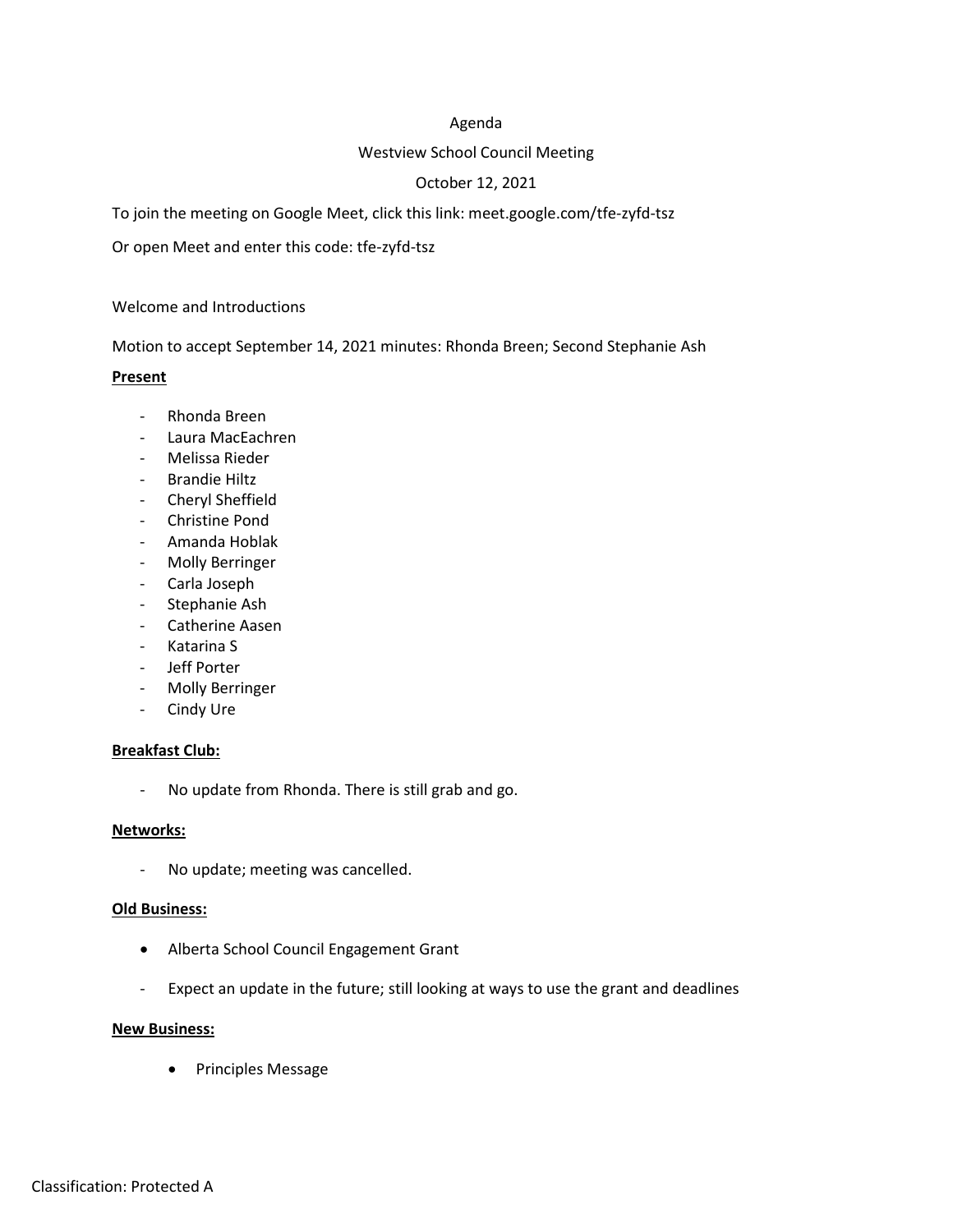- Thanks for the support! A lot of other schools have been hit really hard by Covid, but we are doing ok!
- We are at about 9% absent rate
	- Trustee's Forum

October 14th at 6:30 p.m. Zoom Meeting LINK here.

Meeting ID: 937 0475 3370 Passcode: C34dfp7=

Motion to adjourn; Rhonda, second Melissa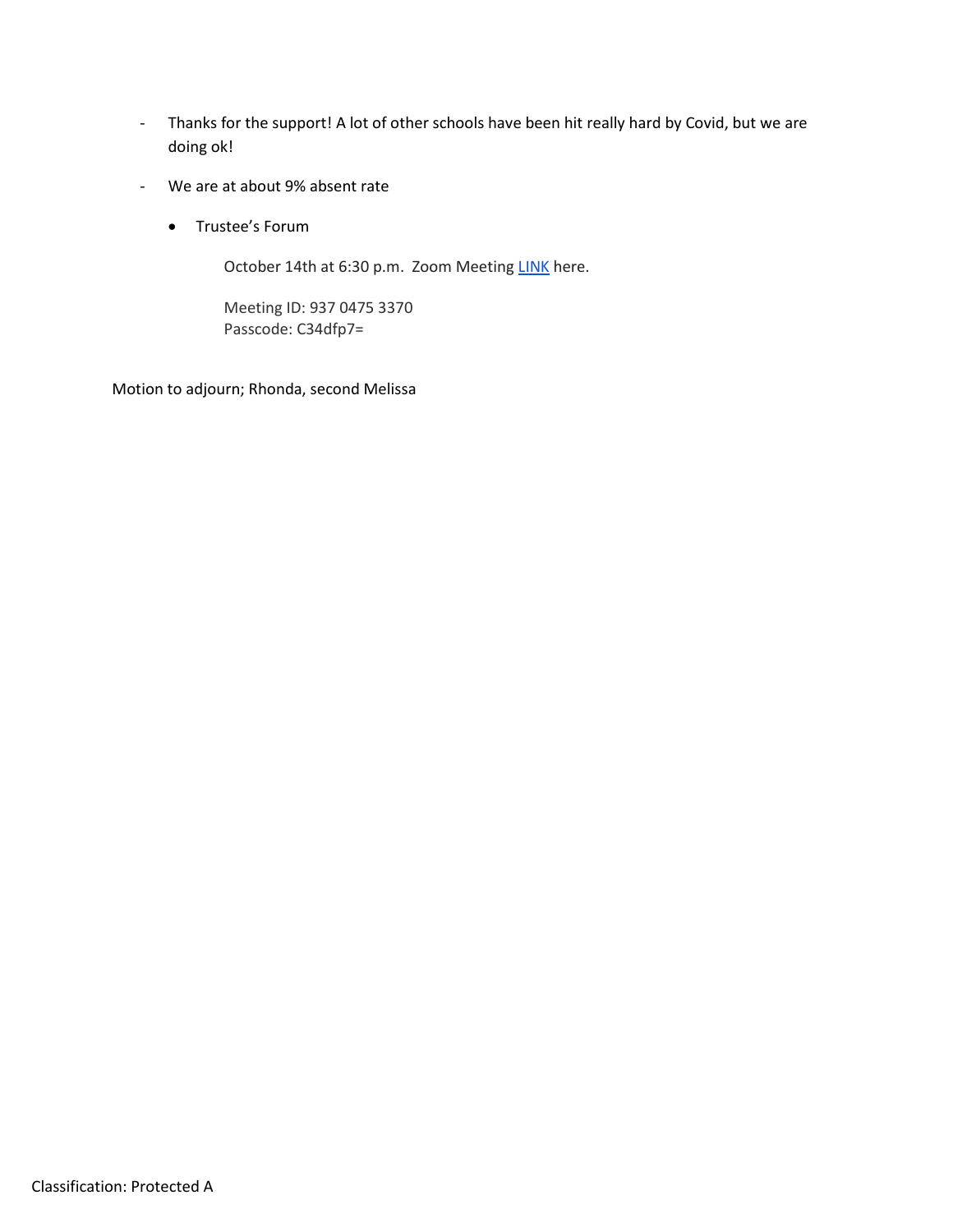# Agenda Westview School Parents Association Meeting October 12, 2021

## **Motion to accept September 14, 2021 minutes:** Brandie; second Stephanie Ash

### **Treasurers Report**

Casino: \$34,066.46 with \$367.50 pending General: \$ 4,576 with \$400 pending

### **Requests for Funding**

Requestor: Cheryl Coley

Privacy Shields

- these are used during tests/PATS. They help students with distractions around them. Some students also like to use them during the day while completing work!
- Each set is  $$49.99 3 \text{ sets}: $149.97 + \text{approximately $50 shipping } ^200$

Motion: Stephanie Second: Christine

Requestor: Amanda Hoblak and Molly Berringer

Activity Tables

- Five 30" x 60" rectangle t-mold adjustable activity tables. Maple Top/ standard leg
- 2 tables used in Molly's room to replace trapezoid tables.
- 3 tables in Amanda's room to replace the 12 unmatched desks currently used in there \$350 per table= \$1750 total plus GST

Motion: Katarina Second: Brandie

Requestor: Catherine Aasen

Levelled home reading books

- We would like to add to our levelled home reading libraries for each Div 1 class. Due to learning disruptions due to COVID we're seeing more students falling into lower levels than we previously had and need to increase the collections for these levels to help bridge the gaps
- Due to COVID measures we send 3 books home with each child at a time so our current libraries are not adequate with increased numbers of below grade level readers coming to us. To help close the learning gap made by school closure and lack of funding for literacy pullout it is more important than ever to have appropriately levelled reading materials for every classroom cohort. At these beginning levels books can be difficult for families to provide themselves so they must come from school
- $\bullet$  \$3951.01 (incl. tax and shipping)

Motion: Anna Second: Stephanie